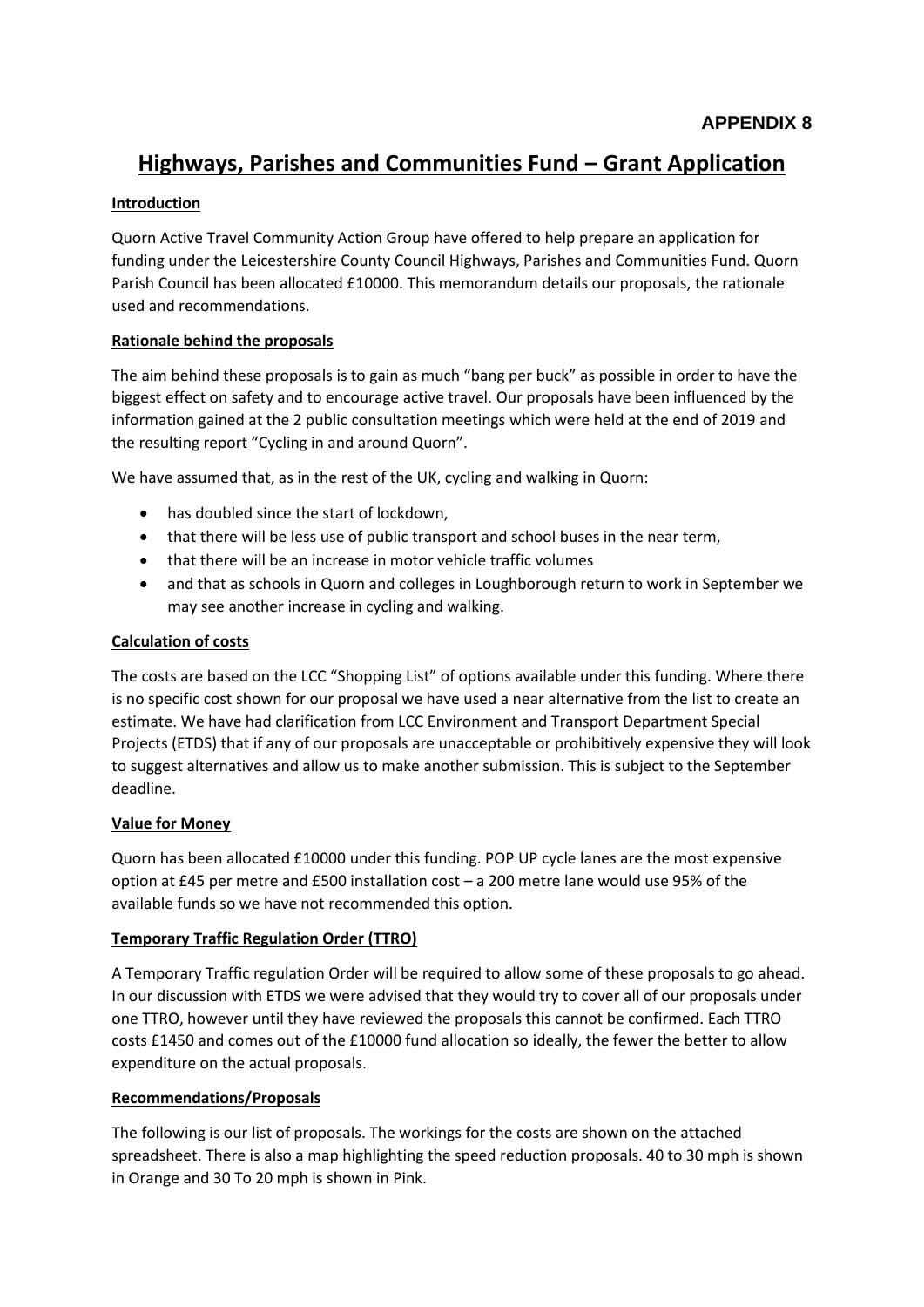# **Farley Way/ Woodhouse Road/One Ash link (Loughborough Road)**

- **1. 40 to 30 MPH –** a 10 mph speed limit reduction along the B591 as it passes through Quorn. We are waiting for clarification if this is possible from ETDS. A suggested alternative might be to make Farley Way pavement dual usage for pedestrians and cyclists but this is not ideal, might be expensive and does not cover Woodhouse Road and the link to One Ash Roundabout. We may have to ask ETDS for their proposals if neither of these solutions is suitable. **Cost £2950 (this cost includes the one off TTRO for all proposals)**
- **2. No overtaking on the Great Central Railway Bridge -** this is an estimated cost for signs. However, a change to a double white line from the 40 mph sign facing north east to the Chaveney Road Junction would probably be better and maybe less expensive. **Cost £500**
- **3. Traffic calming measures at One Ash Cycle Crossing (sited on the Loughborough Road near the layby) –** additional signage or small chicane to support this badly designed cycle crossing from the Loughborough direction. The crossing is not large enough to accommodate a cycle. **Cost £500**

#### **Old A6 Loughborough/Leicester Roads north to south**

#### **Outside Rawlins**

- 1. **Sarson Street One Way to Castledine Street in the direction of the school entrance - t**his proposal will stop vehicles exiting from Sarson Street onto the main road which is especially challenging at rush hour and school opening and closing times. **Cost £500**
- 2. **Additional Parking Restrictions around Rawlins on the main road –** to move parked vehicles away from the entrance to the school and nursery. **Cost £500**
- 3. **30 mph to 20 mph speed reduction 200m either side of Rawlins frontage onto the main road – Cost £400**

Note - we should establish what, if any, proposals Rawlins are taking by themselves to ensure we are not in conflict.

#### **Meeting Street Roundabout**

- **1. Close 2 parking spaces outside the takeaway on the bridge in the Mountsorrel direction –** if the parking spaces are in use the road in narrowed significantly causing traffic hold ups and a danger to cyclists. **Cost £500**
- 2. **Additional signage "beware of cyclists and pedestrians" - Cost £500**
- 3. **Traffic calming measures from Meeting Street Island to the Village Hall –** proposal to be developed with ETDS to slow traffic in this area. **Cost £1000**

# **Station Road from The White Horse to The Apple Tree**

- **1. Stafford Orchard** Dual usage signs for the main path to support use by cyclists and pedestrians. **Cost £200**
- **2. 30 mph to 20 mph -** from The White Horse to the Apple Tree outside the shops, park entrance and car park for the protection of cyclists and pedestrians. **Cost £500**